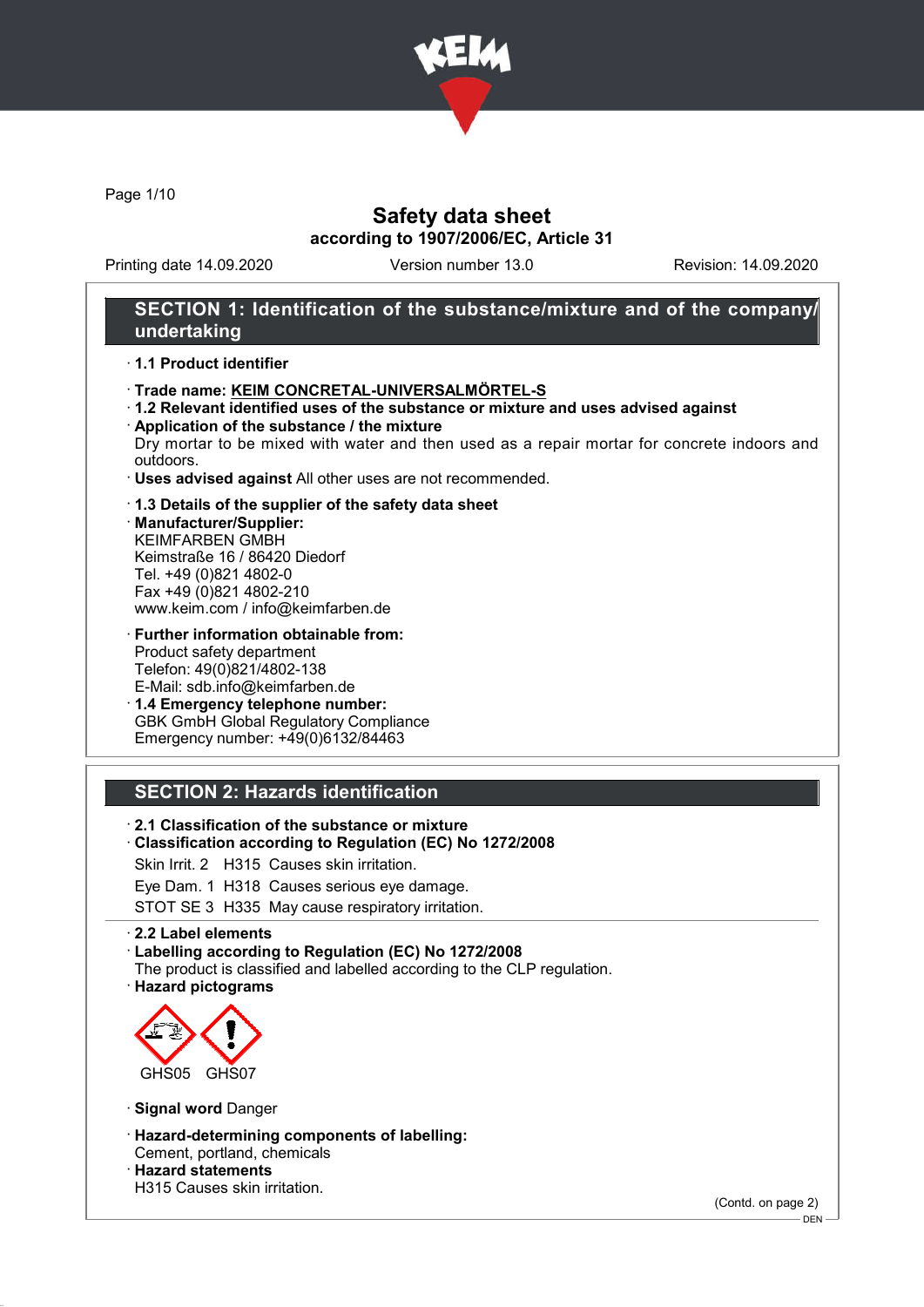

Page 2/10

### Safety data sheet according to 1907/2006/EC, Article 31

Printing date 14.09.2020 Version number 13.0 Revision: 14.09.2020

### Trade name: KEIM CONCRETAL-UNIVERSALMÖRTEL-S

|                             | (Contd. of page 1)                                                                                                                                 |
|-----------------------------|----------------------------------------------------------------------------------------------------------------------------------------------------|
|                             | H318 Causes serious eye damage.                                                                                                                    |
|                             | H335 May cause respiratory irritation.                                                                                                             |
| · Precautionary statements  |                                                                                                                                                    |
| P280                        | Wear protective gloves/protective clothing/eye protection/face protection.                                                                         |
| P261                        | Avoid breathing dust.                                                                                                                              |
| P271 and the P271           | Use only outdoors or in a well-ventilated area.                                                                                                    |
|                             | P305+P351+P338 IF IN EYES: Rinse cautiously with water for several minutes. Remove contact<br>lenses, if present and easy to do. Continue rinsing. |
| P315                        | Get immediate medical advice/attention.                                                                                                            |
| P304+P340                   | IF INHALED: Remove person to fresh air and keep comfortable for breathing.                                                                         |
| P302+P352                   | IF ON SKIN: Wash with plenty of soap and water.                                                                                                    |
| P362                        | Take off contaminated clothing.                                                                                                                    |
| P332+P313                   | If skin irritation occurs: Get medical advice/attention.                                                                                           |
| 2.3 Other hazards           |                                                                                                                                                    |
|                             | This Product contains cement. Cement produces an alkaline reaction with moisture or water. Avoid                                                   |
|                             | contact with eyes and prolonged skin contact.                                                                                                      |
|                             | · Results of PBT and vPvB assessment                                                                                                               |
| $\cdot$ PBT: Not applicable |                                                                                                                                                    |
| · vPvB: Not applicable      |                                                                                                                                                    |

# SECTION 3: Composition/information on ingredients

#### · 3.2 Mixtures

· Description: Portland-cement, aggregate and additives

| · Dangerous components:        |                                                                                           |           |
|--------------------------------|-------------------------------------------------------------------------------------------|-----------|
| CAS: 65997-15-1                | Cement, portland, chemicals                                                               | 25-50%    |
| EINECS: 266-043-4              | Eye Dam. 1, H318; $\Diamond$ Skin Irrit. 2, H315; STOT<br>SE 3, H335                      |           |
| CAS: 69012-64-2                | amorphous silica, fumes                                                                   | $< 2.5\%$ |
| EINECS: 273-761-1              | substance with a Community workplace exposure                                             |           |
|                                | limit                                                                                     |           |
| CAS: 7632-00-0                 | sodium nitrite                                                                            | $1\%$     |
| EINECS: 231-555-9              | <b>EXAMPLE 70 ACUTE TOX. 3, H301;</b>                                                     |           |
| Index number: 007-010-00-4     | $\&$ Aquatic Acute 1, H400; $\&$ Eye Irrit. 2, H319                                       |           |
| Reg.nr.: 01-2119471836-27-XXXX |                                                                                           |           |
|                                | Additional information: For the wording of the listed hazard phrases refer to section 16. |           |

### SECTION 4: First aid measures

#### · 4.1 Description of first aid measures

· General information:

With appearance of symptoms or in cases of doubt seek medical advice .

When seeing the doctor we suggest to present this safety data sheet.

· After inhalation: Supply fresh air; consult doctor in case of complaints.

(Contd. on page 3) DEN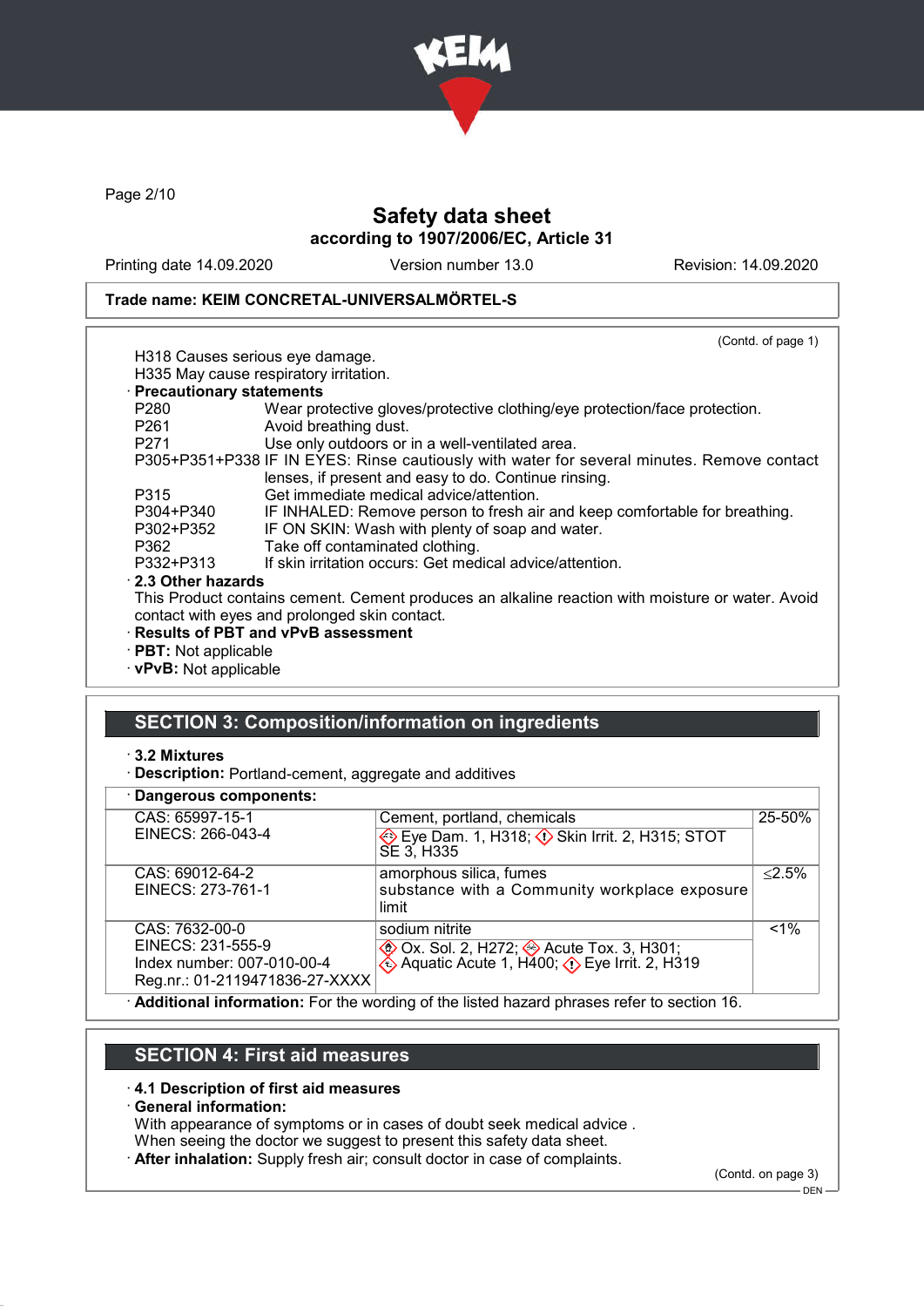

Page 3/10

### Safety data sheet according to 1907/2006/EC, Article 31

Printing date 14.09.2020 Version number 13.0 Revision: 14.09.2020

(Contd. of page 2)

#### Trade name: KEIM CONCRETAL-UNIVERSALMÖRTEL-S

#### · After skin contact:

Immediately wash with water and soap and rinse thoroughly. Do not use solvents or thinners.

If skin irritation continues, consult a doctor.

- · After eye contact: Rinse opened eye for several minutes under running water. Then consult a doctor. · After swallowing:
- Rinse mouth and throat well with water.
- Do not induce vomiting; call for medical help immediately.
- · 4.2 Most important symptoms and effects, both acute and delayed
- No further relevant information available.
- · 4.3 Indication of any immediate medical attention and special treatment needed No further relevant information available.

### SECTION 5: Firefighting measures

#### · 5.1 Extinguishing media

· Suitable extinguishing agents:

Product itself does not burn. Co-ordinate fire-fighting measures to the fire surroundings.

- · 5.2 Special hazards arising from the substance or mixture
- No further relevant information available.
- · 5.3 Advice for firefighters
- · Specila protective equipment: Wear self-contained respiratory protective device.
- · Additional information

In case of fire do not breathe smoke, fumes and vapours.

Dispose of fire debris and contaminated fire fighting water in accordance with official regulations.

## SECTION 6: Accidental release measures

· 6.1 Personal precautions, protective equipment and emergency procedures Avoid contact with skin and eyes. Avoid formation of dust. Use respiratory protective device against the effects of fumes/dust/aerosol. Respect the protection rules (see section 7 a. 8). Product forms slippery surface when combined with water. · 6.2 Environmental precautions: Do not allow product to reach soil, sewage system or any water course. Follow local governmental rules and regulations. · 6.3 Methods and material for containment and cleaning up: Close drainages (risk of blocking) Danger of slipping! Avoid formation of dust. Ensure adequate ventilation. Pick up mechanically. Dispose of the material collected according to regulations. Clear contaminated areas thoroughly. (Contd. on page 4)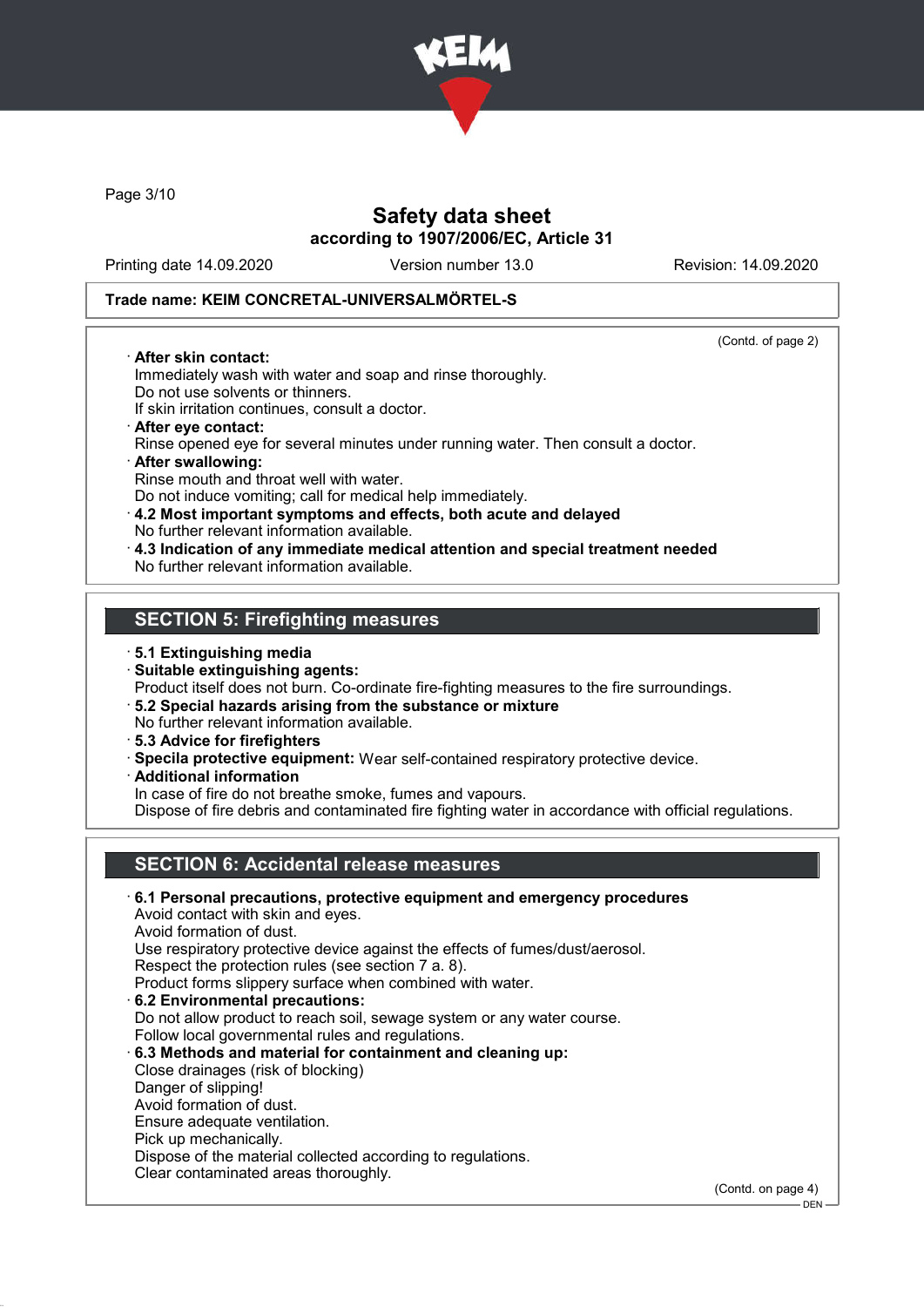

Page 4/10

# Safety data sheet according to 1907/2006/EC, Article 31

Printing date 14.09.2020 Version number 13.0 Revision: 14.09.2020

(Contd. of page 3)

#### Trade name: KEIM CONCRETAL-UNIVERSALMÖRTEL-S

#### · 6.4 Reference to other sections

See Section 7 for information on safe handling.

See Section 8 for information on personal protection equipment.

See Section 13 for disposal information.

# SECTION 7: Handling and storage

DFG

| 7.1 Precautions for safe handling<br>Avoid contact with skin and eyes.<br>Keep receptacles tightly sealed.<br>Prevent formation of dust.<br>Ensure good ventilation/exhaustion at the workplace.<br>Any unavoidable deposit of dust must be regularly removed.<br>See item 8 (8.2) for information about suitable protective equipment and technical precautions.<br>Respect the protection rules.<br>Information about fire - and explosion protection:<br>The product is not flammable.<br>No special measures required. |
|----------------------------------------------------------------------------------------------------------------------------------------------------------------------------------------------------------------------------------------------------------------------------------------------------------------------------------------------------------------------------------------------------------------------------------------------------------------------------------------------------------------------------|
| 7.2 Conditions for safe storage, including any incompatibilities                                                                                                                                                                                                                                                                                                                                                                                                                                                           |
| · Storage:                                                                                                                                                                                                                                                                                                                                                                                                                                                                                                                 |
| Requirements to be met by storerooms and receptacles:<br>Keep in the original containers in a cool and dry place.                                                                                                                                                                                                                                                                                                                                                                                                          |
| Store only in unopened original receptacles.                                                                                                                                                                                                                                                                                                                                                                                                                                                                               |
| Information about storage in one common storage facility: Do not store together with acids.                                                                                                                                                                                                                                                                                                                                                                                                                                |
| <b>Further information about storage conditions:</b>                                                                                                                                                                                                                                                                                                                                                                                                                                                                       |
| Store in dry conditions.<br>Protect from humidity and water.                                                                                                                                                                                                                                                                                                                                                                                                                                                               |
| Avoid dust formations and deposits.                                                                                                                                                                                                                                                                                                                                                                                                                                                                                        |
| Keep container tightly sealed.                                                                                                                                                                                                                                                                                                                                                                                                                                                                                             |
| Protect from heat and direct sunlight.                                                                                                                                                                                                                                                                                                                                                                                                                                                                                     |
| Storage class: 13                                                                                                                                                                                                                                                                                                                                                                                                                                                                                                          |
| .7.3 Specific end use(s) No further relevant information available.                                                                                                                                                                                                                                                                                                                                                                                                                                                        |
|                                                                                                                                                                                                                                                                                                                                                                                                                                                                                                                            |
| <b>SECTION 8: Exposure controls/personal protection</b>                                                                                                                                                                                                                                                                                                                                                                                                                                                                    |
| 8.1 Control parameters                                                                                                                                                                                                                                                                                                                                                                                                                                                                                                     |
| Ingredients with limit values that require monitoring at the workplace:                                                                                                                                                                                                                                                                                                                                                                                                                                                    |
| <b>General Threshold Limit Value for Dust:</b>                                                                                                                                                                                                                                                                                                                                                                                                                                                                             |
| total dust (inhalable fraction) MAK 4 mg/m <sup>3</sup>                                                                                                                                                                                                                                                                                                                                                                                                                                                                    |
| 14808-60-7 Quartz (SiO2)                                                                                                                                                                                                                                                                                                                                                                                                                                                                                                   |
| MAK (Germany) alveolengängige Fraktion                                                                                                                                                                                                                                                                                                                                                                                                                                                                                     |
| 65997-15-1 Cement, portland, chemicals                                                                                                                                                                                                                                                                                                                                                                                                                                                                                     |
| AGW (Germany) Long-term value: 5 E mg/m <sup>3</sup>                                                                                                                                                                                                                                                                                                                                                                                                                                                                       |

(Contd. on page 5)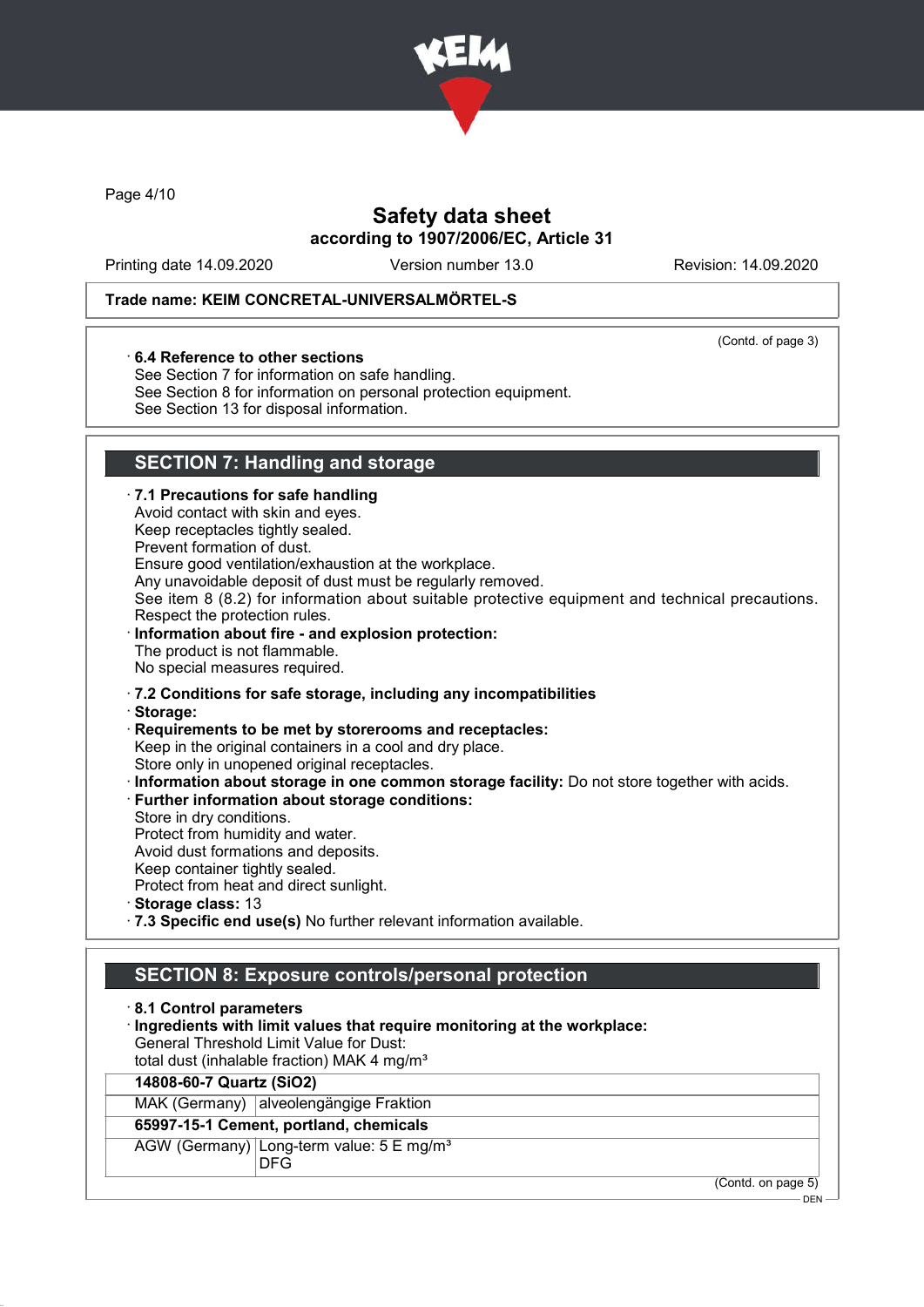

Page 5/10

### Safety data sheet according to 1907/2006/EC, Article 31

Printing date 14.09.2020 Version number 13.0 Revision: 14.09.2020

### Trade name: KEIM CONCRETAL-UNIVERSALMÖRTEL-S

|                                                                                                      | (Contd. of page 4) |
|------------------------------------------------------------------------------------------------------|--------------------|
| 69012-64-2 amorphous silica, fumes                                                                   |                    |
| AGW (Germany) Long-term value: 0.3 A mg/m <sup>3</sup><br><b>DFG, Y, 1</b>                           |                    |
| Additional information: The lists valid during the making were used as basis.                        |                    |
| 8.2 Exposure controls                                                                                |                    |
| · Personal protective equipment:                                                                     |                    |
| · General protective and hygienic measures:                                                          |                    |
| Vacuum clean contaminated clothing. Do not blow or brush off contamination.                          |                    |
| Avoid contact with the eyes and skin.                                                                |                    |
| Do not inhale dust / smoke / mist.                                                                   |                    |
| Wash hands before breaks and at the end of work.                                                     |                    |
| Immediately remove all soiled and contaminated clothing.                                             |                    |
| <b>Respiratory protection:</b>                                                                       |                    |
| In a dusty environment wear suitable facemask.                                                       |                    |
| Filter: FFP2                                                                                         |                    |
| · Protection of hands:                                                                               |                    |
| Protective gloves                                                                                    |                    |
| Alkaline resistant gloves                                                                            |                    |
| <b>Material of gloves</b>                                                                            |                    |
| suitable material e.g.:                                                                              |                    |
| Nitrile impregnated cotton-gloves                                                                    |                    |
| Recommended thickness of the material: $\geq 0.5$ mm                                                 |                    |
| The selection of the suitable gloves does not only depend on the material, but also on further marks |                    |
| of quality and varies from manufacturer to manufacturer. As the product is a preparation of several  |                    |
| substances, the resistance of the glove material can not be calculated in advance and has therefore  |                    |
| to be checked prior to the application.                                                              |                    |
| Penetration time of glove material                                                                   |                    |
| Value for the permeation: level $\geq 6$ (480 min)                                                   |                    |
| The determined penetration times according to EN 16523-1:2015 are not performed under practical      |                    |
| conditions. Therefore a maximum wearing time, which corresponds to 50% of the penetration time,      |                    |
| is recommended.                                                                                      |                    |
| The exact break trough time has to be found out by the manufacturer of the protective gloves and     |                    |
| has to be observed.                                                                                  |                    |
| Eye protection:                                                                                      |                    |
| In a dusty environment wear protective goggles.                                                      |                    |
| Tightly sealed goggles                                                                               |                    |
| <b>Body protection:</b>                                                                              |                    |
| Protective work clothing                                                                             |                    |
| After contact with skin wash thoroughly with water and apply lotion.                                 |                    |
| Limitation and supervision of exposure into the environment See Section 12 and 6.2                   |                    |

(Contd. on page 6)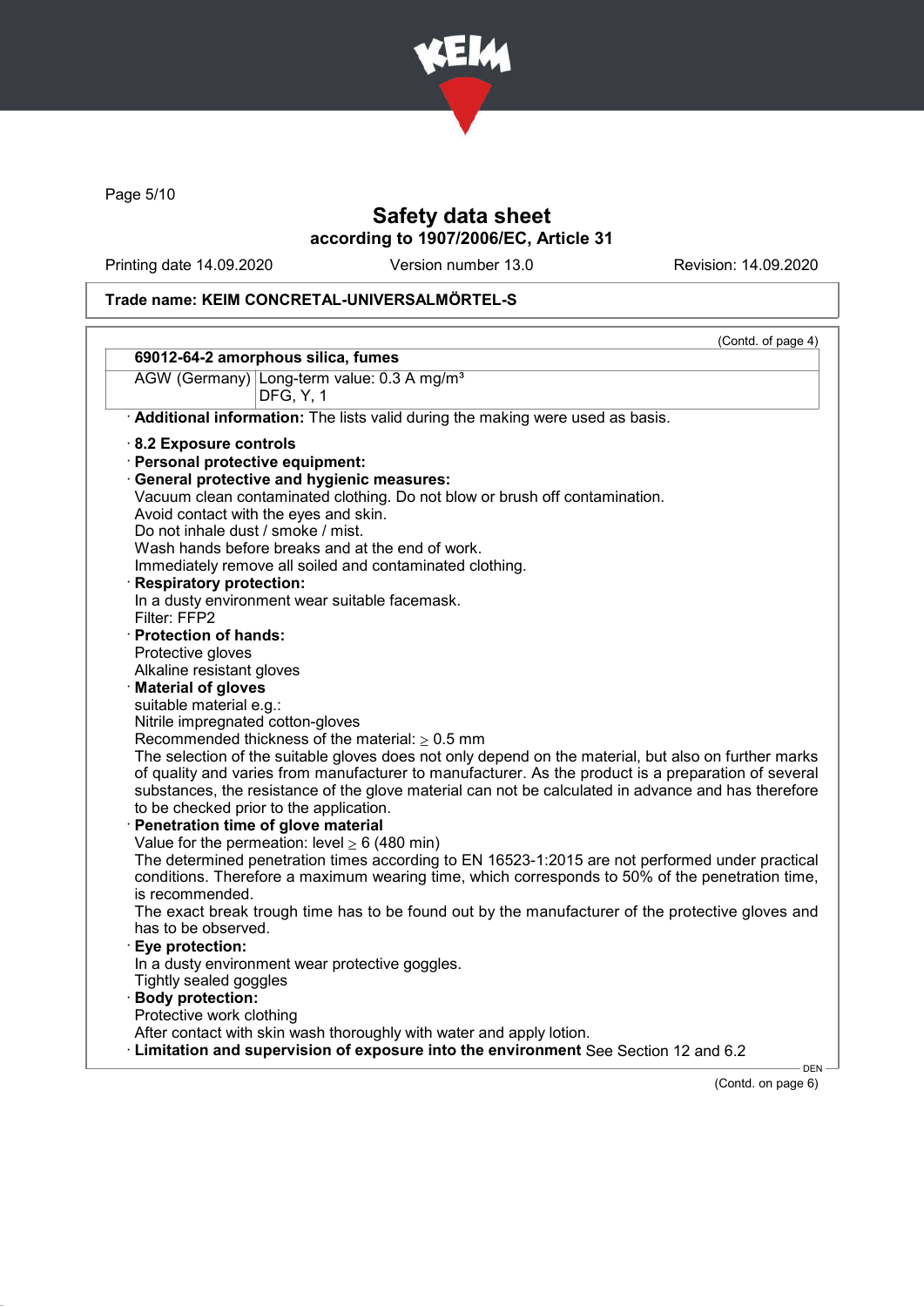

Page 6/10

### Safety data sheet according to 1907/2006/EC, Article 31

Printing date 14.09.2020 Version number 13.0 Revision: 14.09.2020

Trade name: KEIM CONCRETAL-UNIVERSALMÖRTEL-S

(Contd. of page 5)

| <b>SECTION 9: Physical and chemical properties</b>                                                                     |                                                                                 |
|------------------------------------------------------------------------------------------------------------------------|---------------------------------------------------------------------------------|
| 9.1 Information on basic physical and chemical properties<br><b>General Information</b>                                |                                                                                 |
| · Appearance:                                                                                                          |                                                                                 |
| Form:                                                                                                                  | Powder                                                                          |
| Colour:<br>· Odour:                                                                                                    | Grey<br><b>Odourless</b>                                                        |
| <b>Odour threshold:</b>                                                                                                | Not determined                                                                  |
| pH-value (500 g/l) at 20 °C:                                                                                           | $>11*$                                                                          |
|                                                                                                                        |                                                                                 |
| Change in condition<br><b>Melting point/freezing point:</b><br>Initial boiling point and boiling range: Not determined | Not determined                                                                  |
| · Flash point:                                                                                                         | Not applicable                                                                  |
| · Flammability (solid, gas):                                                                                           | Not applicable                                                                  |
| · Ignition temperature:                                                                                                | Not determined                                                                  |
| · Decomposition temperature:                                                                                           | Not determined                                                                  |
| · Auto-ignition temperature:                                                                                           | Product is not selfigniting.                                                    |
| <b>Explosive properties:</b>                                                                                           | Product does not present an explosion hazard.                                   |
| <b>Explosion limits:</b>                                                                                               |                                                                                 |
| Lower:                                                                                                                 | Not applicable                                                                  |
| Upper:                                                                                                                 | Not applicable                                                                  |
| Oxidising properties:                                                                                                  | Not applicable                                                                  |
| · Vapour pressure:                                                                                                     | Not applicable                                                                  |
| · Density:                                                                                                             | Not determined                                                                  |
| Bulk density at 20 °C:                                                                                                 | ~1200* kg/m <sup>3</sup>                                                        |
| · Vapour density                                                                                                       | Not applicable                                                                  |
| <b>Evaporation rate</b>                                                                                                | Not applicable                                                                  |
| · Solubility in / Miscibility with                                                                                     |                                                                                 |
| water:                                                                                                                 | Miscible                                                                        |
| · Partition coefficient: n-octanol/water:                                                                              | Not applicable                                                                  |
| · Viscosity:                                                                                                           |                                                                                 |
| Dynamic:                                                                                                               | Not applicable                                                                  |
| Kinematic:                                                                                                             | Not applicable                                                                  |
| · 9.2 Other information                                                                                                | * The values are for freshly produced material and may<br>change with the time. |
|                                                                                                                        | $DEN -$                                                                         |

(Contd. on page 7)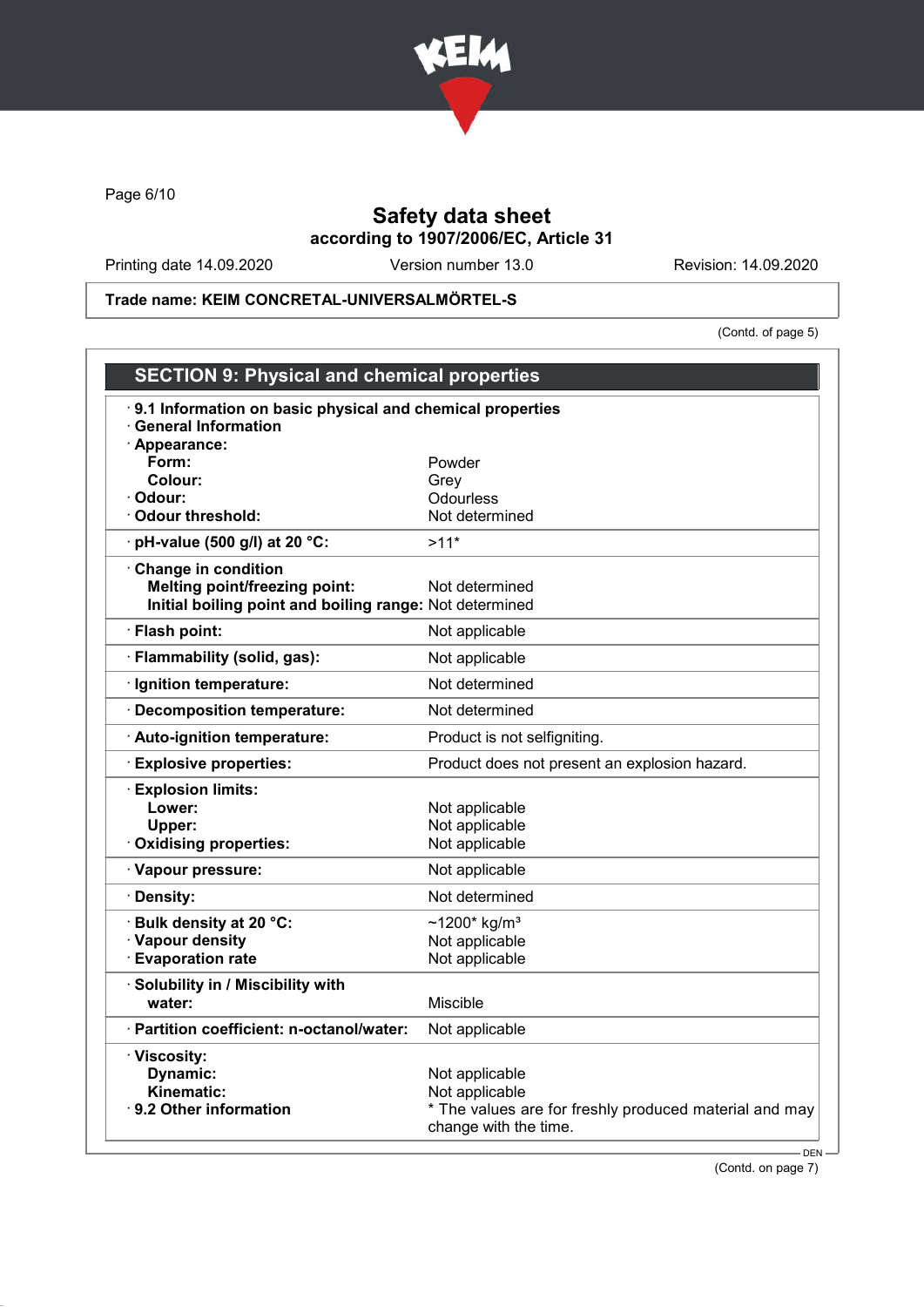

Page 7/10

### Safety data sheet according to 1907/2006/EC, Article 31

Printing date 14.09.2020 Version number 13.0 Revision: 14.09.2020

#### Trade name: KEIM CONCRETAL-UNIVERSALMÖRTEL-S

(Contd. of page 6)

### SECTION 10: Stability and reactivity

- · 10.1 Reactivity Reacts with water alkaline and hardens.
- · 10.2 Chemical stability Stable under normal conditions of storage and use.
- · Thermal decomposition / conditions to be avoided: Stable at environment temperature.
- No decomposition if used and stored according to specifications.
- · 10.3 Possibility of hazardous reactions No dangerous reactions known.
- · 10.4 Conditions to avoid Humidity
- · 10.5 Incompatible materials: Acids
- · 10.6 Hazardous decomposition products:

No hazardous decomposition products if stored and handled as prescribed.

### SECTION 11: Toxicological information

- · 11.1 Information on toxicological effects
- · Acute toxicity Based on available data, the classification criteria are not met.
- · Primary irritant effect:
- · Skin corrosion/irritation
- Causes skin irritation.
- · Serious eye damage/irritation
- Causes serious eye damage.
- · during inhalation: Irritating to respiratory system.
- · during swallowing: Irritant effect possible
- · Respiratory or skin sensitisation

Product is reduced in chromate. Within the indicated storage time sensitization is not expected.

· Other information (about experimental toxicology): Experimental analysis are not available.

The product was not tested. The statements on toxicology have been derived from the properties of the individual components.

- · CMR effects (carcinogenity, mutagenicity and toxicity for reproduction) Not applicable
- · Germ cell mutagenicity Based on available data, the classification criteria are not met.
- · Carcinogenicity Based on available data, the classification criteria are not met.
- · Reproductive toxicity Based on available data, the classification criteria are not met.
- · STOT-single exposure
- May cause respiratory irritation.
- **STOT-repeated exposure** Based on available data, the classification criteria are not met.
- · Aspiration hazard Based on available data, the classification criteria are not met.

# **SECTION 12: Ecological information**

- · 12.1 Toxicity
- · Aquatic toxicity: No further relevant information available.
- · 12.2 Persistence and degradability No further relevant information available.
- · 12.3 Bioaccumulative potential No further relevant information available.

(Contd. on page 8)

 $-$  DEN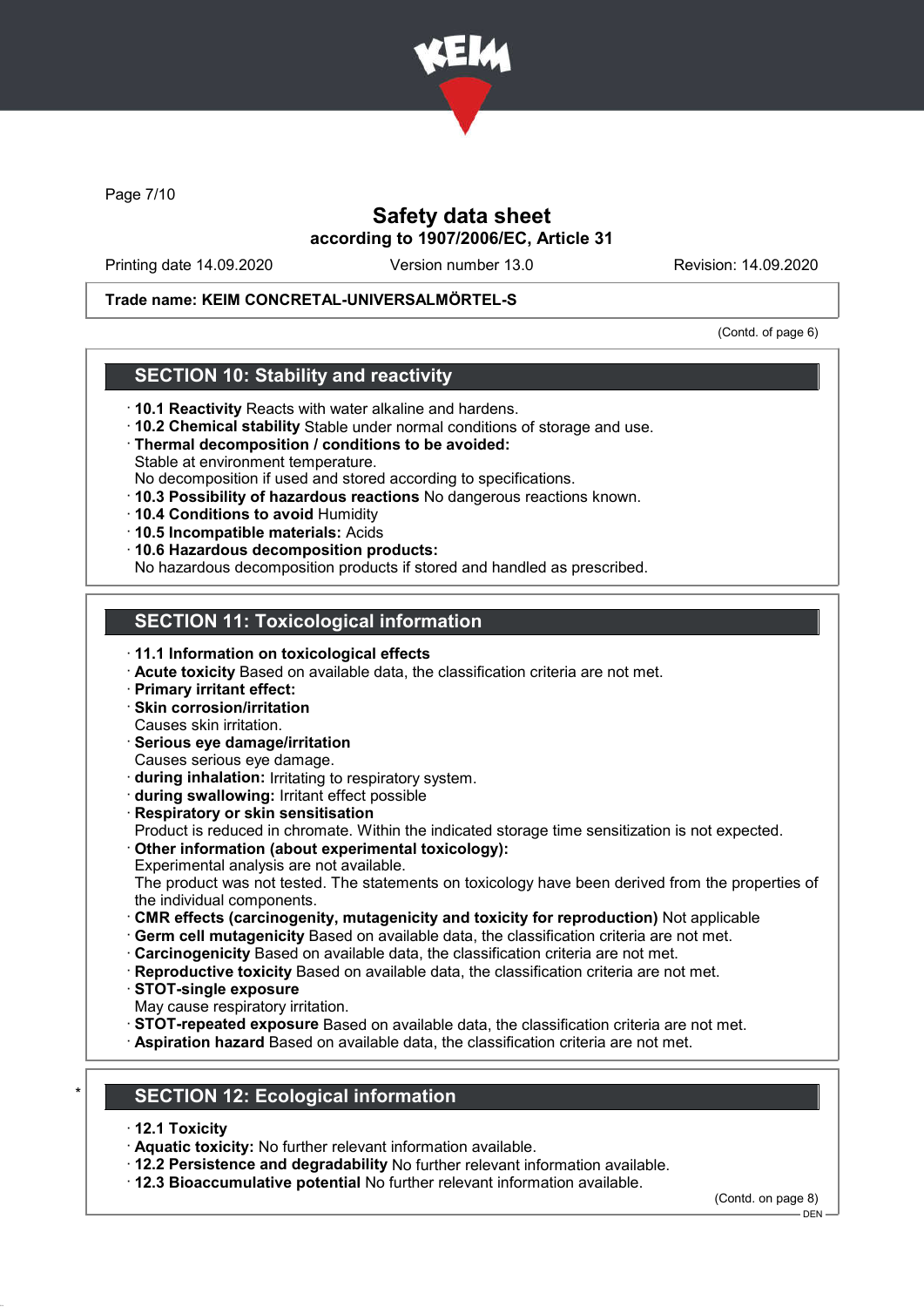

Page 8/10

### Safety data sheet according to 1907/2006/EC, Article 31

Printing date 14.09.2020 Version number 13.0 Revision: 14.09.2020

(Contd. of page 7)

#### Trade name: KEIM CONCRETAL-UNIVERSALMÖRTEL-S

- · 12.4 Mobility in soil No further relevant information available.
- · Additional ecological information:
- · AOX-indication:

According to our standard of knowledge the product does not contain any organic bounded halogen. The product has no influence on the waste water's AOX-value.

· According to the formulation contains the following heavy metals and compounds from the EU guideline NO. 2006/11/EC:

According to our current data base the product does not consist of any heavy metals or substances of EU-directives 76/464/EWG.

#### General notes:

At present there are no ecotoxicological assessments.

Do not allow product to reach ground water, water course or sewage system.

Water hazard class 2 (German Regulation) (Self-assessment): hazardous for water

- · 12.5 Results of PBT and vPvB assessment
- · PBT: Not applicable
- · vPvB: Not applicable

· 12.6 Other adverse effects No further relevant information available.

### **SECTION 13: Disposal considerations**

· 13.1 Waste treatment methods

#### · Recommendation

Disposal must be made according to official regulations.

Must not be disposed with household garbage. Do not allow product to reach sewage system.

Unused remainders of the product should be regarded as hazardous waste.

Recommendation for non-reusable residues: Mix with water and allow to harden.

Allow wet product and product sludge to harden and do not allow to get into drains or waterways.

#### · European waste catalogue

17 01 01 | concrete

#### · Uncleaned packaging:

· Recommendation:

Non contaminated packagings may be recycled.

Disposal must be made according to official regulations.

Recommended cleansing agents: Water, if necessary with cleansing agents.

### SECTION 14: Transport information

#### · 14.1 UN-Number

· ADR, IMDG, IATA Void

· 14.2 UN proper shipping name · ADR, IMDG, IATA Void

(Contd. on page 9)

DEN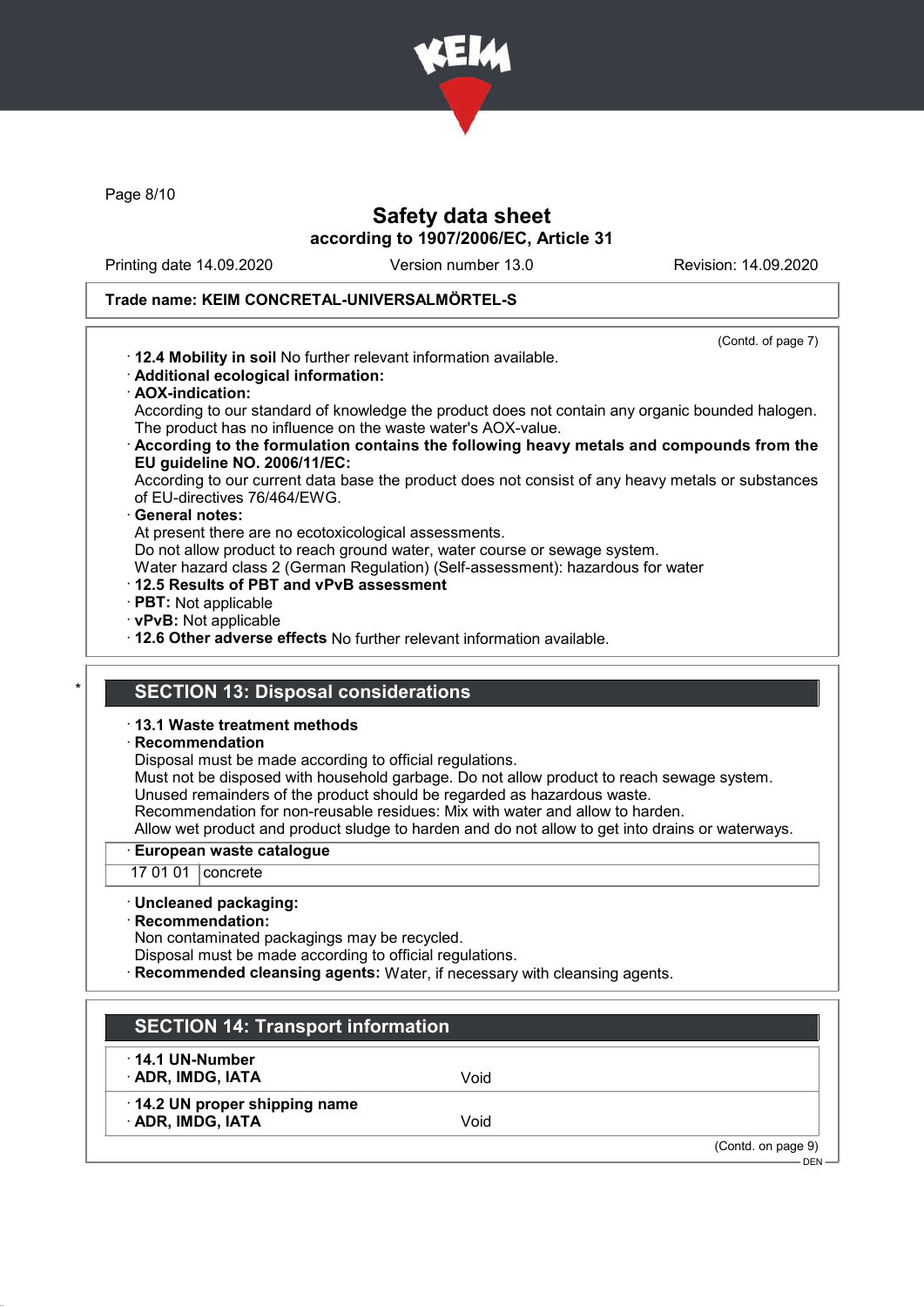

Page 9/10

### Safety data sheet according to 1907/2006/EC, Article 31

Printing date 14.09.2020 Version number 13.0 Revision: 14.09.2020

Trade name: KEIM CONCRETAL-UNIVERSALMÖRTEL-S

|                                                                            | (Contd. of page 8)                                            |
|----------------------------------------------------------------------------|---------------------------------------------------------------|
| 14.3 Transport hazard class(es)                                            |                                                               |
| · ADR, IMDG, IATA<br>· Class                                               | Void                                                          |
| 14.4 Packing group<br>· ADR, IMDG, IATA                                    | Void                                                          |
| 14.5 Environmental hazards:<br>· Marine pollutant:                         | No.                                                           |
| 14.6 Special precautions for user                                          | Not applicable                                                |
| 14.7 Transport in bulk according to Annex II<br>of Marpol and the IBC Code | Not applicable                                                |
| · Transport/Additional information:                                        | No dangerous good in sense of these transport<br>regulations. |
| · UN "Model Regulation":                                                   | Void                                                          |

### **SECTION 15: Regulatory information**

- · 15.1 Safety, health and environmental regulations/legislation specific for the substance or mixture
- Labelling according to Regulation (EC) No 1272/2008
- For information on labelling please refer to section 2 of this document.
- · Directive 2012/18/EU
- · Named dangerous substances ANNEX I None of the ingredients is listed.
- DIRECTIVE 2011/65/EU on the restriction of the use of certain hazardous substances in electrical and electronic equipment – Annex II
- None of the ingredients is listed.
- · National regulations:
- · Waterhazard class: Water hazard class 2 (Self-assessment): hazardous for water.
- · Other regulations, limitations and prohibitive regulations
- · Please note:
- TRGS 200 (Germany)
- TRGS 500 (Germany)
- TRGS 510 (Germany)
- TRGS 900 (Germany)
- · Substances of very high concern (SVHC) according to REACH, Article 57 Not applicable · Product-Code/Giscode: ZP1
- · 15.2 Chemical safety assessment: A Chemical Safety Assessment has not been carried out.

(Contd. on page 10)

DEN